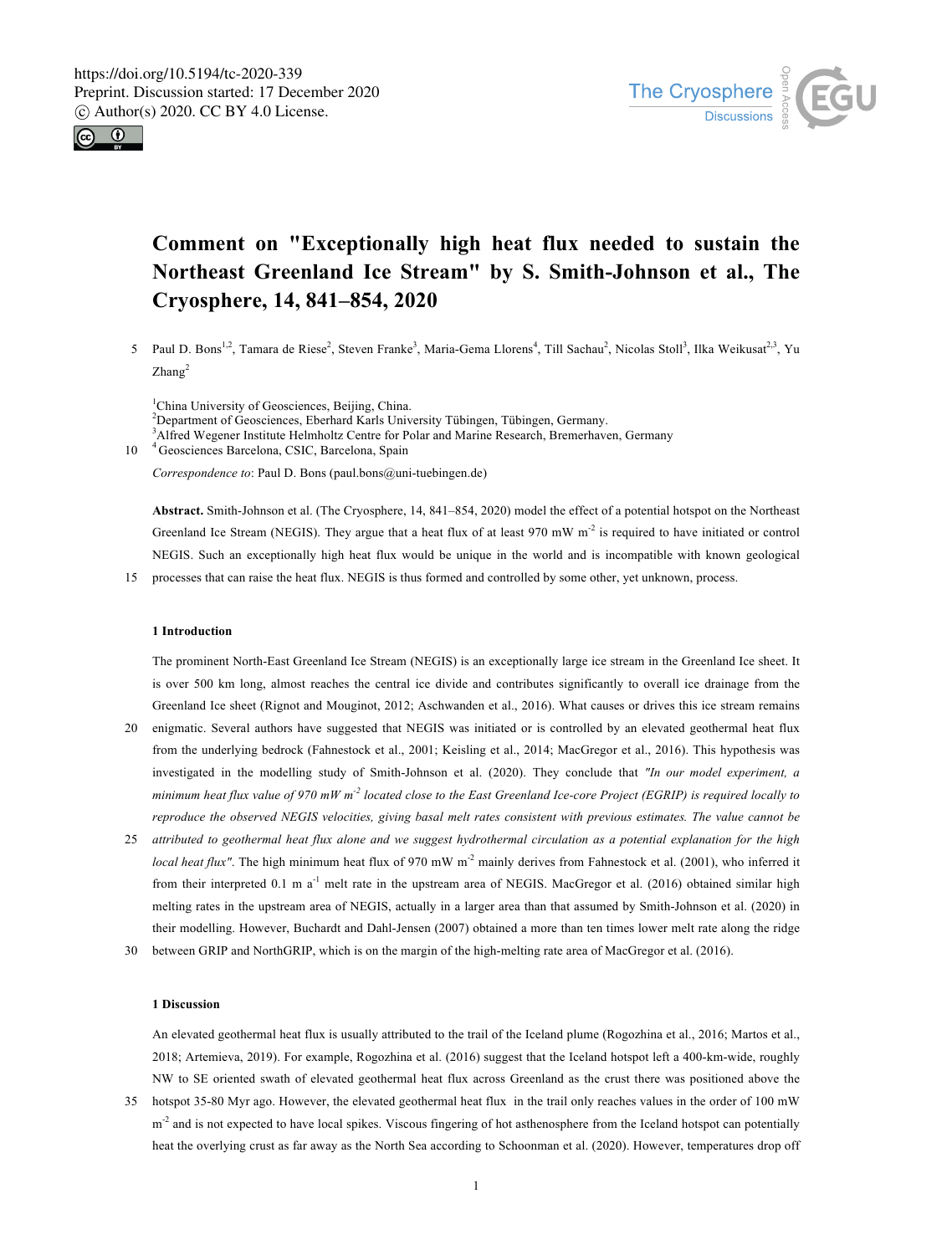



away from the central Iceland hotspot, especially underneath Greenland, as shown by, for example, the temperature at 80- 150 km depth beneath Iceland and the adjacent Atlantic Ocean (Fig. 8 in Lebedev et al., 2017).

- 40 Fahnestock et al. (2001) base their inferred high heat flux on the depths of stratigraphic ice layers up to 9000 yr in age, suggesting that the heat flux has at least been so high for the last few thousands of years. A steady-state 970 mW  $m<sup>2</sup>$  heat flux would imply a local geothermal gradient close to a staggering ca.  $400\degree C \text{ km}^{-1}$  at which felsic rocks would melt at about 2 km depth. Although Fahnestock et al. (2001) suggest that the local bedrock topography is consistent with volcanism, there is no independent evidence for volcanism that is expected above such shallow melting.
- 45 Fahnestock et al. (2001) already note that 970 mW m<sup>-2</sup> is many times the background median value of about 60 mW m<sup>-2</sup> in continental crust, in which worldwide geothermal heat flux values rarely exceed 200 mW  $m<sup>2</sup>$  (Hofmeister and Criss, 2005; Davies, 2013). Recently, Rezvanbehbahani et al. (2017) used a machine learning technique that includes tectonic setting, regional geology and ice core measurements to predict a geothermal heat flux in a range of  $20-150$  mWm<sup>-2</sup> across Greenland. These values are in line with geothermal heat flux values determined for Antarctica (Dziadek et al. 2017; Burton-Johnson et
- al., 2020a,b; Shen et al., 2020), with only local excursions above 200 mW  $m<sup>2</sup>$  in the tectonically active West Antarctic Rift System (Schroeder et al., 2014).

The geothermal heat flux map of Iceland (Jóhannesson et al. 2020) shows tens of km-sized patches with  $>200$  mW m<sup>-2</sup> and one smaller spot with 300-350 mW m<sup>-2</sup>, still far below 970 mW m<sup>-2</sup>. Similarly, Yellowstone, which is one of the most active continental hotspots, shows a geothermal heat flux just exceeding 150 mW  $m<sup>2</sup>$  (Blackwell and Richards, 2004). These two

55 very active hotspots with active volcanic activity thus have geothermal heat fluxes well below 970 mW  $\text{m}^2$ . If geothermal heat flux values in the Iceland hotspot are <350 mW  $m^2$ , it is highly unlikely that higher heat fluxes are encountered in its trail.

Active hotspots, such as Iceland and Yellowstone are characterised by volcanic activity that implies the presence of magma chambers or shallow intrusions. Smith-Johnson et al. (2020), recognising that 970 mW  $m<sup>2</sup>$  is unrealistically high for a

- 60 geothermal heat flux, suggest several potential alternative processes that may enhance the high heat flux, such as shallow intrusions. This is in line with Stevens et al. (2016), who conclude, regarding melt, that *"ice-age cycling could help it migrate upward to shallow depth or erupt, contributing to the high observed geothermal heat flux"*, but with the caveat *"if melt occurs at depth"*. The conclusion is based on the vug-wave magma-transport model of Morgan and Holtzman (2005), which is similar to the mobile-hydrofracture transport model of Bons (2001) and Bons et al. (2001). Magma transport in vug
- 65 waves or mobile hydrofractures may be enhanced by ice-age cycling or tectonic events, but this will only have effect if magma is present in the source region. The question remains if and why this would be the case underneath the upstream area of NEGIS. Furthermore, the same magma-transport mechanism also applies to igneous activity in hotspots such as Iceland. If the geothermal heat flux there is only raised locally to  $\leq 350$  mW m<sup>-2</sup>, it is unlikely that it would be raised three times more in the Greenland crust where there is no obvious evidence or reason for significant igneous activity.
- 70 Another potential cause for the high heat flux that is invoked by Smith-Johnson et al. (2020) (and others e.g., Artemieva, 2019) is hydrothermal fluid flow, which is the flux of hot fluids from deeper levels in the crust that typically leave mineral deposits (Oliver et al., 2006). An indication of the fluid flux required to achieve 0.1 m/yr basal melting can be obtained by assuming that the melting is achieved by 100  $\degree$ C aqueous fluids that melt basal ice at 0  $\degree$ C while themselves cooling down to 0 °C. Using a heat capacity of 4.2 kJ kg<sup>-1</sup> K<sup>-1</sup> and a latent heat of 334 kJ kg<sup>-1</sup> for melting ice, we obtain a required fluid flux
- 75 of  $\sim$ 2·10<sup>-6</sup> kg m<sup>-2</sup> s<sup>-1</sup> (or  $\sim$ 0.07 m<sup>3</sup> m<sup>-2</sup> yr<sup>-1</sup>). This is more than three orders of magnitude more than the 2-7·10<sup>-10</sup> kg m<sup>-2</sup> s<sup>-1</sup> expected for metamorphic fluid fluxes (Connolly and Thompson, 1989) that could potentially provide the hot fluids. Even the much lower estimated melting rate of 6.1 mm/yr of Buchardt and Dahl-Jensen (2007) would require >10 times the mass of hot fluid than expected. Hydrothermal fluid flow can therefore not produce all the heat required for a significantly elevated basal melting rate.
- 80 Uranium enrichments are known in southern Greenland in the Gardar Province (e.g., Bartels et al., 2016), and their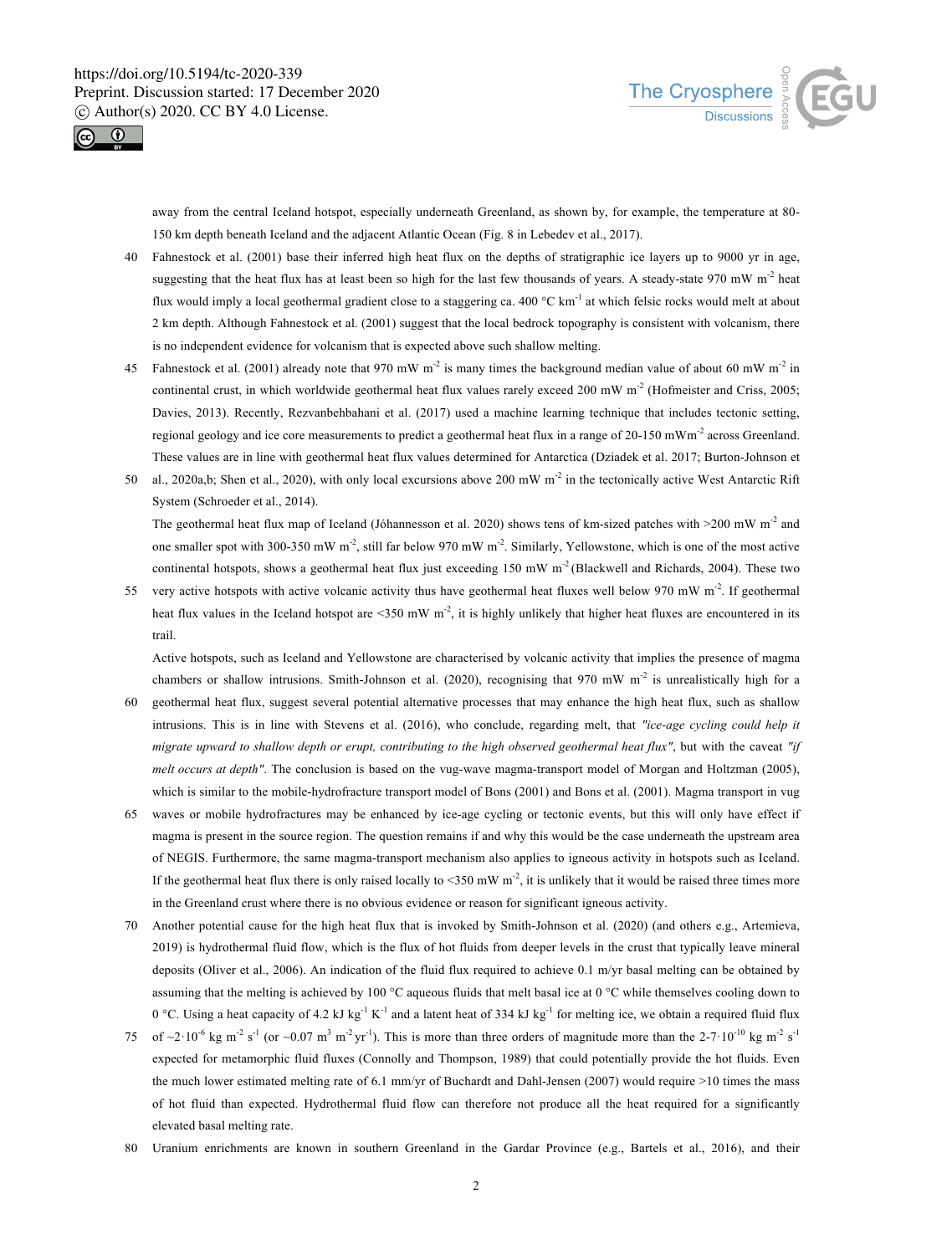



radiogenic heat production can add to the geothermal heat flux directly, and indirectly through enhanced hydrothermal fluid flow, as is the case in the uranium-rich Mt. Painter Inlier in South Australia (Weisheit et al., 2013) where the geothermal heat flux is raised to about 120 mW  $m^2$  (Sandiford et al., 1998). In the sediments above the world's largest known U-deposit, Olympic Dam in South Australia, the geothermal heat flux is raised by only 43 mW m<sup>-2</sup> from a background value of 73 mW  $m<sup>-2</sup>$  (Houseman et al., 1989).

### **3 Conclusions**

In summary, a heat flux of 970 mW m<sup>-2</sup> is geologically unfeasible. Any heat flux above about 100-150 mW m<sup>-2</sup> should be treated with caution in the absence of other evidence, such as volcanic or tectonic activity. Most other studies actually do propose much more moderate and realistic geothermal heat flux values below the Greenland Ice sheet (e.g. Buchardt and

- 90 Dahl-Jensen, 2007; Rogozhina et al., 2016; Rezvanbehbahani et al., 2017, Artemieva, 2019). The original 970 mW m<sup>-2</sup> stems from Fahnestock et al. (2001), who derive this value from variations in radar stratigraphy elevation, which they assume to have been caused by basal melting (up to 0.1 m/a). The improbable heat flux-value they derive means that such elevation variations cannot be solely due to basal melting and we need to consider other causes, such as flow heterogeneities in space or time (e.g. due to folding; Bons et al., 2016), as well as the underlying assumptions in determining basal melting.
- 95 Even though a  $\geq$ 970 mW m<sup>-2</sup> heat flux is here shown to be inhibitively improbable, the statement by Smith-Johnson et al. (2020) that the exceptionally high heat flux is needed to reproduce the observed NEGIS velocities in their model is actually useful. It shows that state-of-the-art simulation codes, such as the sophisticated Ice Sheet System Model (ISSM; Larour et al., 2012; Beyer et al., 2018), apparently miss some critical component(s), as they are not able to replicate a major ice stream such as NEGIS without unrealistic boundary conditions. The studies by both Fahnestock et al. (2001) and Smith-Johnson et
- 100 al. (2020) thus highlight the exciting challenge still ahead to truly understand ice streams such as NEGIS and ice-sheet dynamics in general.

### **References**

- 105 Aman, A. A. and Bman, B. B.: The test article, J. Sci. Res., 12, 135–147, doi:10.1234/56789, 2015.
	- Artemieva, I. M.: Lithosphere thermal thickness and geothermal heat flux in Greenland from a new thermal isostasy method, Earth-Scie. Rev., 188, 469-481, doi:10.1016/j.earscirev.2018.10.015, 2019.
		- Aschwanden, A., Fahnestock, M., and Truffer, M.: Complex Greenland outlet glacier flow captured, Nat. Com., 7, doi:10.1038/ncomms10524, 2016.
- 110 Bartels, A., Nilsson, M. K. M., Klausen, M. B., and Söderlund, U.: Mesoproterozoic dykes in the Timmiarmiit area, Southeast Greenland: evidence for a continuous Gardar dyke swarm across Greenland's North Atlantic Craton, GFF, 138, 255-275, doi:10.1080/11035897.2015.1125386, 2016.
- Beyer, S., Kleiner, T., Aizinger, V., Rückamp, M., and Humbert, A.: A confined–unconfined aquifer model for subglacial hydrology and its application to the Northeast Greenland Ice Stream, The Cryosphere, 12, 3931–3947, 115 doi:10.5194/tc-12-3931-2018, 2018.
	- Blackwell, D. D. and Richards, M.: Geothermal Map of North America, AAPG Map, scale 1:6,500,000, 2004.
	- Bons, P. D.: The formation of large quartz veins by rapid ascent of fluids in mobile hydrofractures, Tectonophys., 336, 1-17, doi:10.1016/S0040-1951(01)00090-7, 2001.
- Bons, P. D., Dougherty-Page, J., and Elburg, M. A.: Stepwise accumulation and ascent of magmas, J. Metamorphic Geol., 120 19, 627-633, doi:10.1046/j.0263-4929.2001.00334.x, 2001.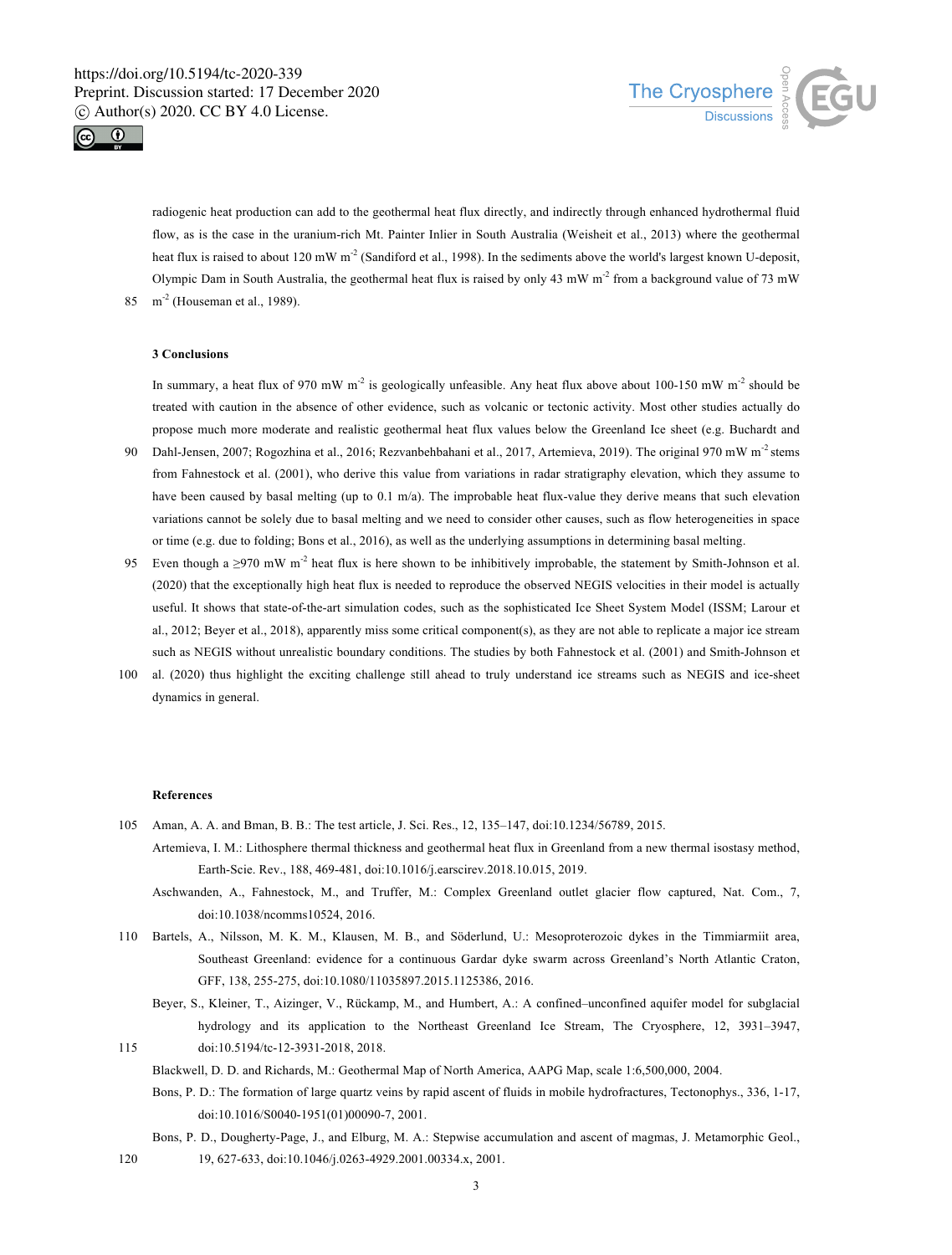



- Bons, P. D., Jansen, D., Mundel, F., Bauer, C. C., Binder, T., Eisen, O., Jessell, M. W., Llorens, M.-G., Steinbach, F., Steinhage, D., and Weikusat, I.: Converging flow and anisotropy cause large-scale folding in Greenland ice sheet, Nat. Com., 7, 11427, doi:10.1038/ncomms11427, 2016.
- Buchardt, S. L., and Dahl-Jensen, D.: Estimating the basal melt rate at NorthGRIP using a Monte Carlo technique, Ann. 125 Glaciol., 45, 137-142, doi: 10.3189/172756407782282435.
- Burton-Johnson, A., Dziadek, R., Martin, C., Halpin, J. A., Whitehouse, P. L., Ebbing, J., Martos, Y., Martin, A., Schroeder, D., Shen, W., Ritz, C., Goodge, J., Van Liefferinge, B., Pattyn, F., Reading, A., Ferraccioli, F., and The SERCE Geothermal Heat Flow Sub-Group: SARC-SERCE White Paper on Antarctic Geothermal Heat Flow: Future research directions, https://scar.org/scar-library/search/science-4/research-programmes/serce/5454-scar-serce-white-130 paper-on-antarctic-geothermal-heat-flow/, 2020a.
	- Burton-Johnson, A., Dziadek, R., and Martin, C.: Review article: Geothermal heat flow in Antarctica: current and future directions, The Cryosphere, 14, 3843–3873, doi:10.5194/tc-14-3843-2020, 2020b.
	- Connolly, J. A. D. and Thompson, A. B.: Fluid and enthalpy production during regional metamorphism, Contrib. Mineral. Petrol., 102, 347-366, 1989.
- 135 Davies, J. H.: Global map of solid Earth surface heat flow, Geochem. Geophys. Geosyst., 14, 4608–4622, doi:10.1002/ggge.20271, 2013.
	- Dziadek, R., Gohl, K., Diehl, A., and Kaul, N.: Geothermal heat flux in the Amundsen Sea sector of West Antarctica: New insights from temperature measurements, depth to the bottom of the magnetic source estimation, and thermal modeling, Geochem. Geophys. Geosyst., 18, 2657–2672, doi:10.1002/2016GC006755, 2017.
- 140 Fahnestock, M., Abdalati, W., Joughin, I., Brozena, J., and Gogineni, P.: High Geothermal Heat Flow, Basal Melt, and the Origin of Rapid Ice Flow in Central Greenland, Science, 294, 2338–2342, doi:10.1126/science.1065370, 2001.
	- Hofmeister, A. M. and Criss, R. E.: Earth's heat flux revised and linked to chemistry, Tectonophys., 395, 159-177, doi:10.1016/j.tecto.2004.09.006, 2005.
- Houseman, G. A., Cull, J. P., Muir, P. M., and Paterson, H. L.: Geothermal signatures and uranium ore deposits on the Stuart 145 Shelf of South Australia, Geophysics, 54, 158-170, doi:10.1190/1.1442640, 1989.
	- Jóhannesson, T., Pálmason, B., Hjartarson, Á., Jarosch, A. H., Magnússon, E., Belart, J. M. C., and Gudmundsson, M. T.: Non-surface mass balance of glaciers in Iceland, J. Glaciol., 66, 1–13, doi:10.1017/jog.2020.37, 2020.
- Keisling, B., Christianson, K., Alley, R. B., Peters, L. E., Christian, J. E. M., Anandakrishnan, S., Riverman, K. L., Muto, A., and Jacobel, R. W.: Basal conditions and ice dynamics inferred from radar-derived internal stratigraphy of the 150 northeast Greenland ice stream, Ann. Glaciol., 55, 127–137, doi:10.3189/2014AoG67A090, 2014.
	- Larour, E., Seroussi, H., Morlighem, M., and Rignot, E.: Continental scale, high order, high spatial resolution, ice sheet modeling using the Ice Sheet System Model (ISSM), J. Geophys. Res., 117, F01022, doi:10.1029/2011JF002140, 2012.
- Lebedev, S., Schaeffer, A. J., Fullea, J., and Pease, V.: Seismic tomography of the Arctic region: inferences for the thermal 155 structure and evolution of the lithosphere, Geol. Soc., London, Spec. Pubs, 460, 419-440, doi:10.1144/SP460.10, 2017.
	- Macgregor, J., Fahnestock, M., Catania, G., Aschwanden, A., Clow, G., Colgan, W., Gogineni, S., Morlighem, M., Nowicki, S., Paden, J., Price, S., and Seroussi, H.: A synthesis of the basal thermal state of the Greenland Ice Sheet, J. Geophys. Res. Earth Surf., 121, 1328–1350, doi:10.1002/2015JF003803, 2016.
- 160 Martos, Y. M., Jordan, T. A., Catalán, M., Jordan, T. M., Bamber, J. L., and Vaughan, D. G.: Geothermal heat flux reveals the Iceland hotspot track underneath Greenland, Geophys. Res. Letts, 45, 8214–8222, doi:10.1029/2018GL078289, 2018.
	- Morgan, P.J. and Holtzman, B.K.: Vug waves: A mechanism for coupled rock deformation and fluid migration, Geochem.